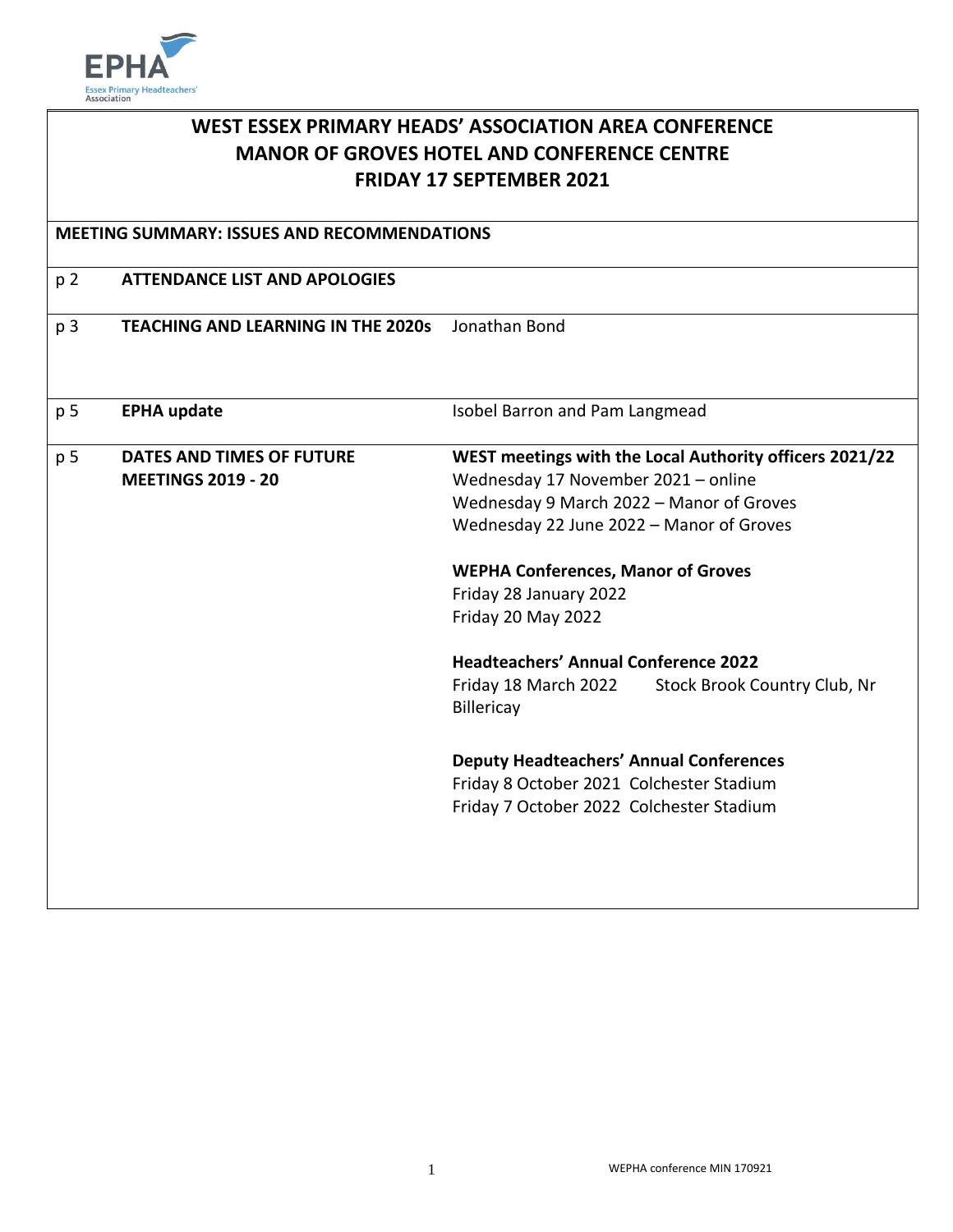

# **WEST ESSEX PRIMARY HEADS' ASSOCIATION AREA CONFERENCE FRIDAY 17 SEPTEMBER 2021**

#### **Headteachers**

Renette Faurie Hereward Primary

Debbie Attridge Ongar Primary Natasha Nee Longwood Primary Gina Bailey **Milliam Martin Schools** Annette Norris Katherines Primary Academy Isobel Barron Roseacres Primary/Chair Tracy O'Donnell Epping Primary Emily Bartram Radwinter CE Primary Teresa Phillips Thomas Willingale School Nikki Batt Moreton CE Primary Christine Peden Pear Tree Mead Primary Katherine Benson Abbotsweld Primary The Rebecca Pine Newport Primary Claire Berry Birchanger CE Primary Jane Pomfret Nazeing Primary Emma Bloomfield Purford Green Primary Colin Raraty Rodings Primary Bryony Collins Felsted Primary **David Rogers** Bentfield Primary Sara Cowley Henry Moore Primary Helen Russell Chipping Ongar Primary Casey Cox St James CE Primary Linda Todd Elsenham CE Primary Matthew Curzon St Mary's CE Primary, Stansted Amy Wareham Matching Green CE Primary Vicky Early **Harlowbury Primary Nikki Willis** Dr Walker's CE Primary Elizabeth Gelston Hatfield Heath Primary Ann Grisley The White Bridge Primary **School leaders** Claire Jackman Great Easton CE Primary Rebecca Arnould Pear Tree Mead Primary Chris Jarmain St Mary's CE Primary, SW Dean Boddington Great Easton CE Primary Andrew Laing **Great Sampford Primary** Keeley Chandler **Newport Primary** Sophie Laing Little Parndon Primary Victoria Marrow Learning Partnership Trust

#### **In Attendance**

Pam Langmead EPHA Professional Officer Jonathan Bond Educational Consultant

#### **Apologies**

Ros Allsop Clavering Primary

Dale Bateman Coopersale & Theydon Garnon Michael Doughty Milwards Primary

Note: If your attendance or apologies have not been noted please contact the EPHA Professional Officer at pam@langmead.me.uk for amendment.

Jeanette Allen The Downs Primary Nick Mallender Staples Road Primary Jodie Evans **High Ongar Primary** Hannah Wheatcroft Farnham and Rickling Primaries

Lawrence Llewellen Dr Walker's CE Primary **Rhonda Smith** Purford Green Primary Sharon Vessey Birchanger CE Primary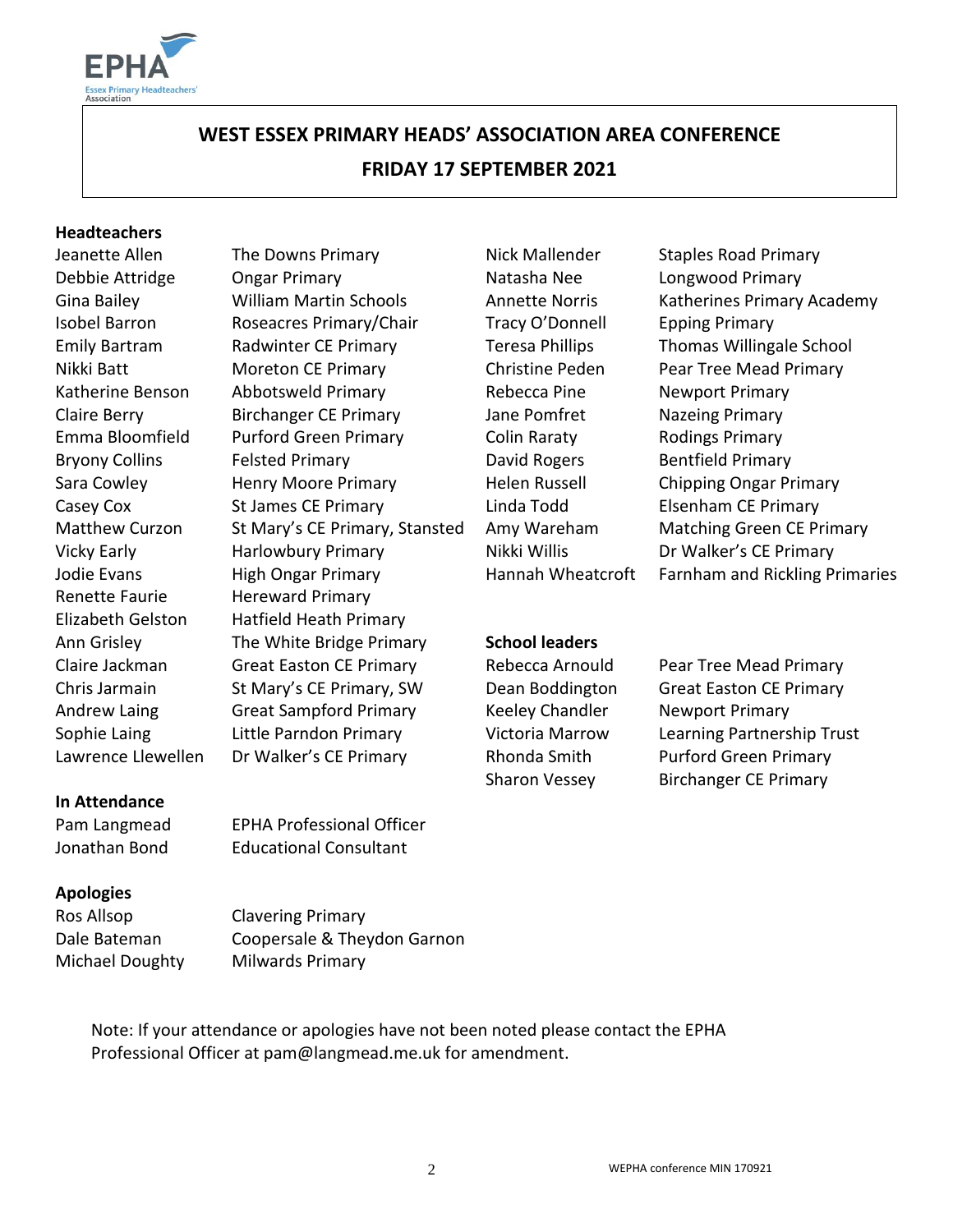#### **NOTES OF THE AUTUMN TERM WEPHA CONFERENCE HELD ON FRIDAY 17 SEPTEMBER 2021 COMMENCING AT 9.15 AM**

#### **1. EPHA WELCOME**

Welcome from Isobel Barron, WEPHA Chair, to West headteachers and senior leaders. This was the first WEPHA conference since January 2020, and it was really special to be with colleagues, in person, once again.

A particular welcome was extended to new headteachers (or heads in new posts) in the West, including:

- Emily Bartram Radwinter Primary
- Justine Brooks Thaxted Primary (Acting, from Autumn half term)
- Michael Doughty Milwards Primary
- Jennifer Hone Helena Romanes (Primary)
- Ian Kendal St John Fisher Catholic Primary (Interim Headteacher)
- Andrew Laing Great Sampford CE Primary (Head of School- autumn term)
- Tom Le Masurier Stebbing Primary
- Nick Mallender Staples Road Primary
- Linda Todd Elsenham CE Primary

Jonathan Bond was welcomed to the conference.

#### **2. TEACHING AND LEARNING IN THE 2020s**

As we emerge from the Covid epidemic, and with government and Ofsted priorities becoming clearer, now is the ideal time to explore what teaching and learning will look like in the next few years. This session outlined these key developments including effective curriculum design, memory theory, metacognition, effective subject leadership, Rosenshine's principles, adaption, phonics, reading culture and, of course, Covid recovery. The session unravelled the theory and expectations around these areas and also offer practical solutions for the primary school.

*For the last sixteen years, following his work for Essex Local Authority as an English and curriculum advisor, Jonathan Bond has been a freelance education consultant. He has successfully supported and developed schools and their staff across Essex, Thurrock, Havering, Suffolk and Hertfordshire. His areas of expertise include teaching and learning, assessment, English, LSA and MDA development, learning mentoring and subject leadership. Jonathan is also the author of 'The English Planning Kit', 'The English Assessment Kit' and 'The English Kit 2020'. He specialises in bespoke CPD which is highly practical, inspiring and child-centred.*



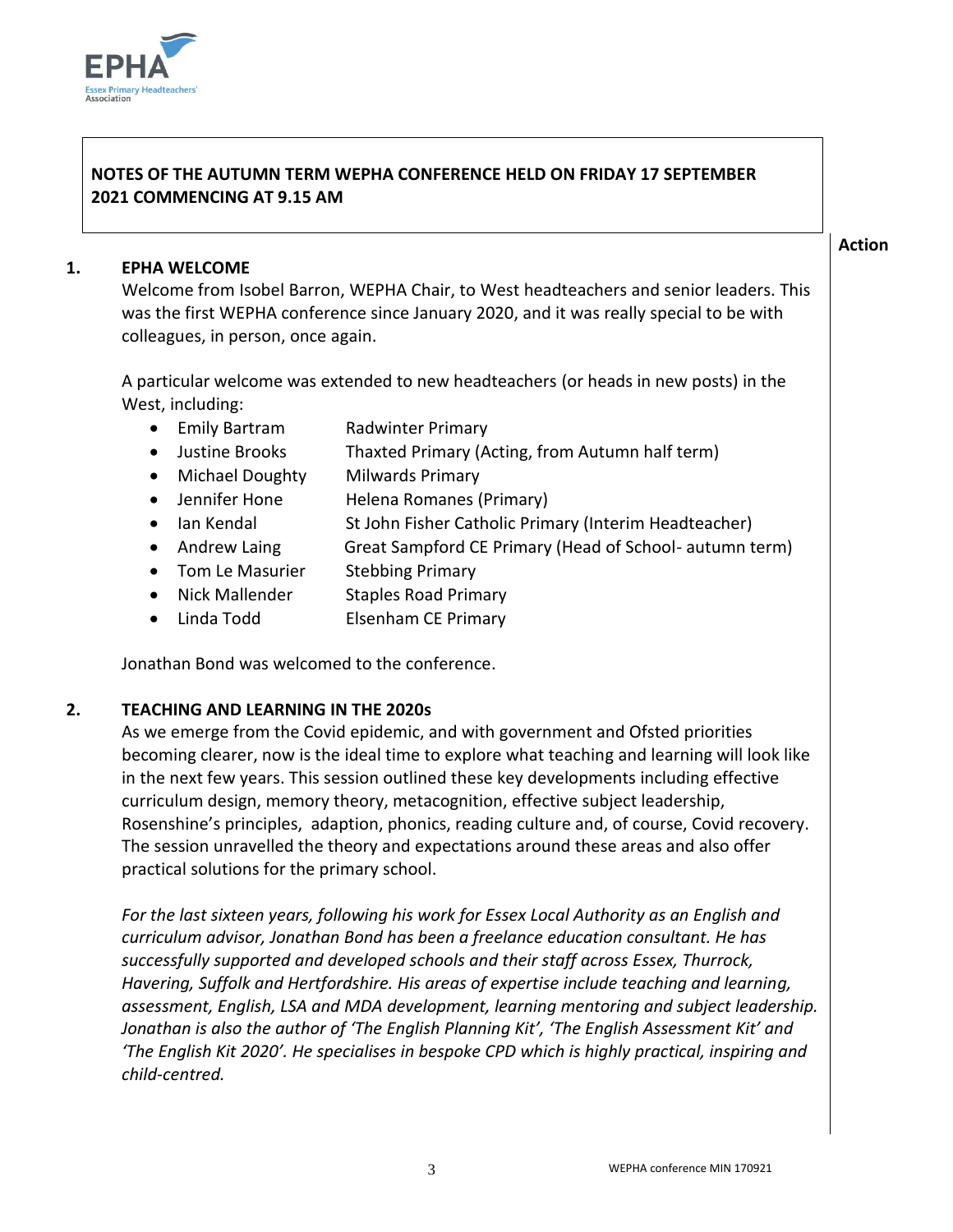

#### **The drivers of teaching and learning in the 2020s**

- Ofsted
- ▶ The DfE
- ▶ Research
- A movement away from data to curriculum and practice

#### **Being a driver**

- $\blacktriangleright$  Become a school that researches
- Project management
- $\blacktriangleright$  The clarity of aims
- ▶ The importance of monitoring
- ▶ The importance of sharply assessing effects on learning
- $\blacktriangleright$  Bravery to change, discard and adapt

#### **1. Embedding mastery**

Benjamin Bloom's solution



Figure 2. The mastery learning instructional process.

Do not venture into depth until mastery has been achieved



## **4 ways of looking at mastery**

 $\blacktriangleright$  A mastery approach – Principles and beliefs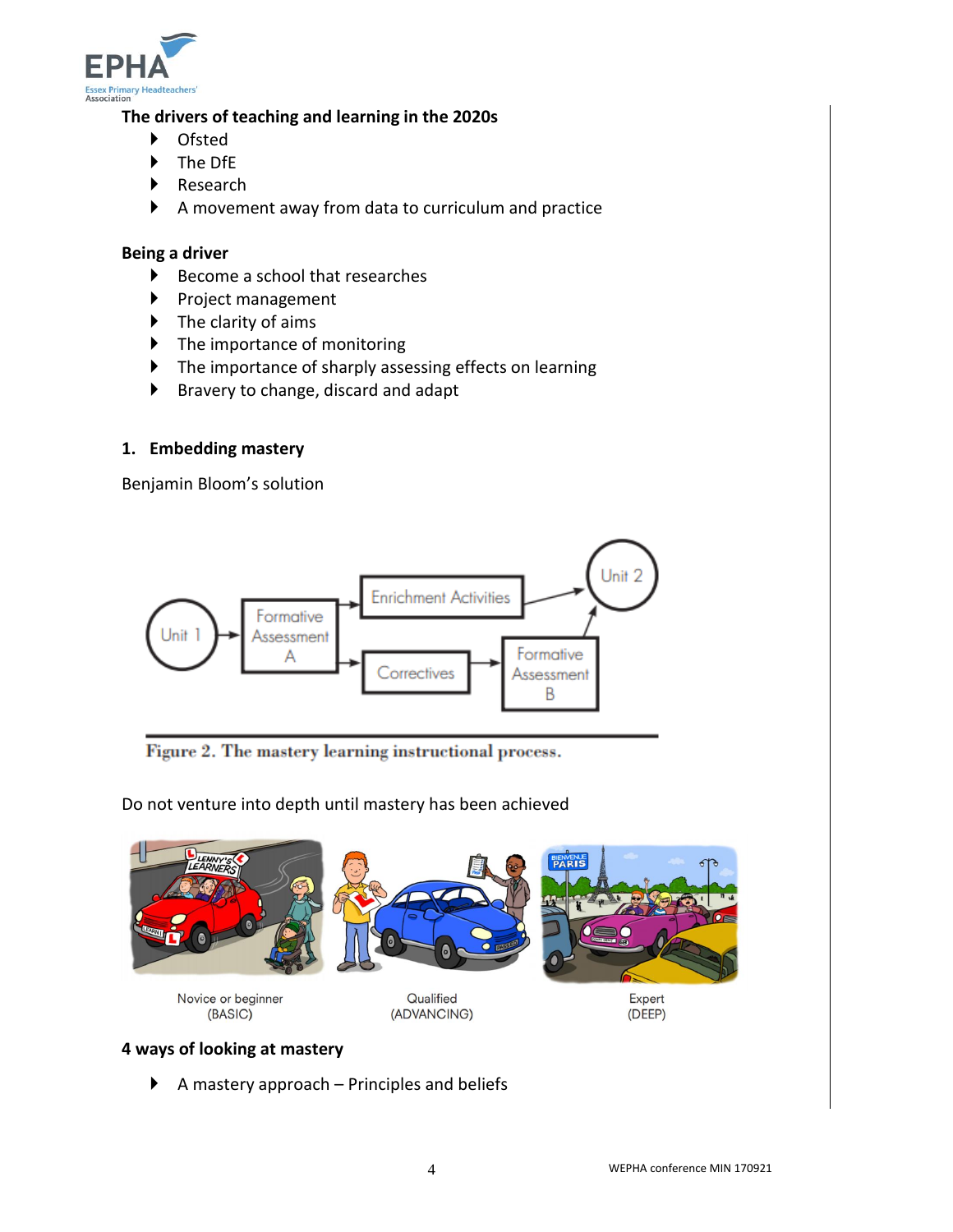

- $\blacktriangleright$  A mastery curriculum One set of knowledge, concepts and skills for all
- $\blacktriangleright$  Teaching for mastery A set of pedagogic practices that keep the class working together on the same topic whilst at the same time addressing different needs
- Achieving mastery Having a full understanding of knowledge, concepts and skills so you can apply it in new and unfamiliar situations

#### **Where mastery can go wrong**

Covid has derailed it

- ▶ The school's curriculum isn't clear enough. Mastery can only work if each teacher knows clearly what children MUST learn in a year
- The teachers lack a common understanding of what achieving mastery looks like (the mastery point)
- The school's assessment system isn't robust enough. Either:

It isn't linked tightly enough to the curriculum

The statements are too vague

Teachers aren't using it properly

The thresholds are wrong thereby enabling pupils to be labelled as secure in their year group even when they haven't achieved mastery in key objectives Management isn't holding teachers to account for the lack of achievement in key objectives

- $\blacktriangleright$  Problems mentioned so far mean that children still commonly have gaps in their learning (like they would in the previous system). This means that in each unit it's hugely difficult to start everyone at the same place.
- Teachers are over-differentiating. This can cause an artificial ceiling meaning that children fail to master the learning fully.
- Over-use of 'choose your own challenge'
- **Moving on too quickly**
- **Feachers are not understanding that teaching for mastery and teaching for depth** are different
- **Teachers don't really believe in it so pay it lip-service**
- $\blacktriangleright$  It only exists in certain subjects

#### **2. Understanding the knowledge drive and cultural capital**

#### **Examples**

**Knowledge** – Name and locate the world's seven continents and five oceans

**Skills** – Set up simple practical enquiries and fair tests

**Concepts** – Understanding why countries invade other countries

**Attitudes** – To persevere with a difficult problem

#### **Cultural capital**

'familiarity with the legitimate culture within a society' Pierre Bourdieu

Bourdieu points out that cultural capital is a major source of social inequality. Certain forms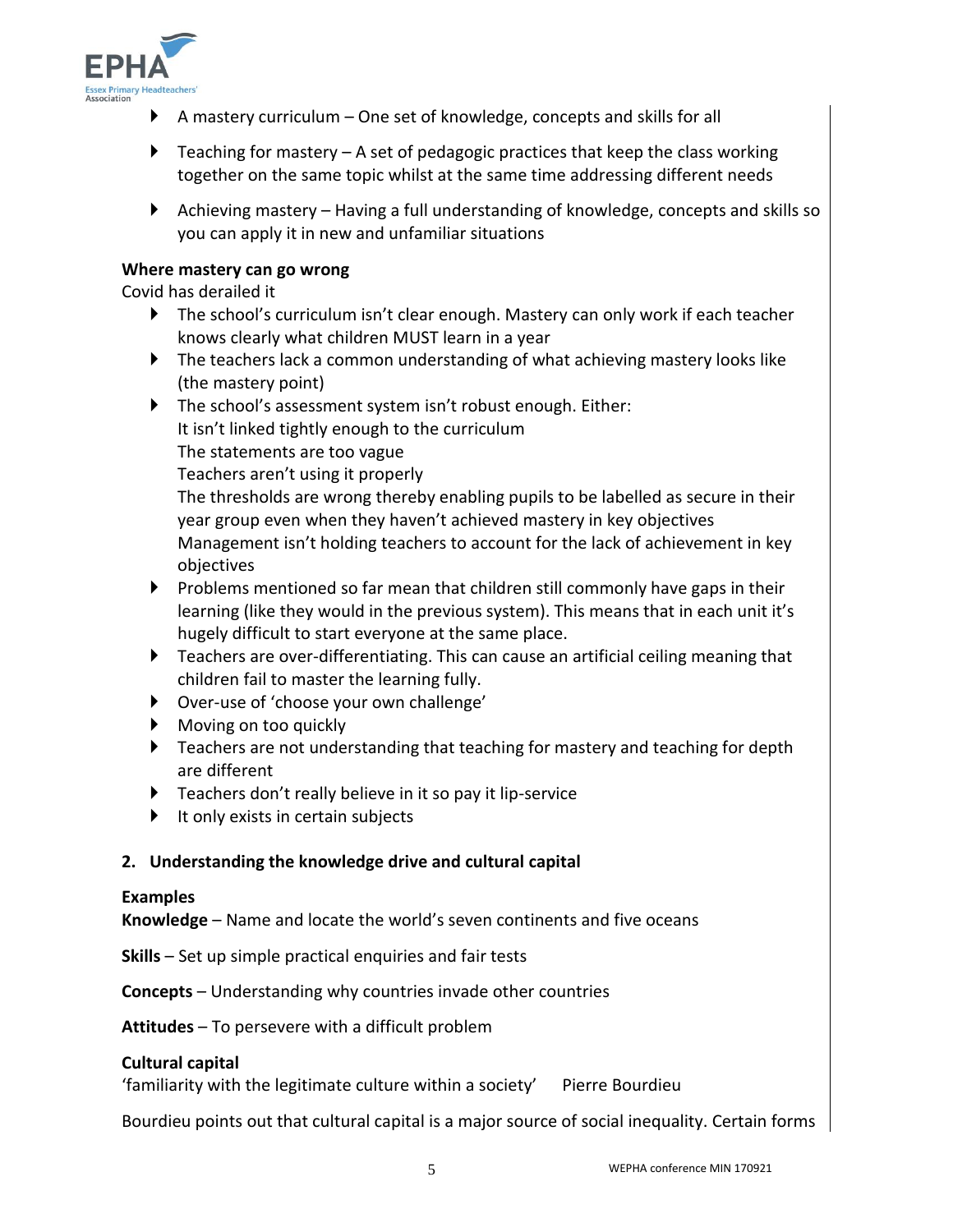

of cultural capital are valued over others, and can help or hinder one's social mobility just as much as income or wealth.

"Users of the term, including the schools minister Nick Gibb and the former education secretary Michael Gove, suggest it is about ensuring that disadvantaged children are exposed to cultural experiences and background knowledge that those from better-off homes take for granted"

#### **For the many not the few**

Use cultural capital not to give access to a different level of society but to take ownership of the best that our culture has produced.

#### **3. Understanding effective curriculum design and assessment**

#### **A subject intent**

- Purpose of study / vision / rationale
- $\blacktriangleright$  Aims
- ▶ Organisation
- Curriculum

#### **Deciding on areas of study**

- Areas of study are largely dictated by the National Curriculum in maintained schools
- Academies have more freedom here
- Areas of study need to be decided upon using a clear subject knowledge rationale
- ▶ They should give balance to the subject. For instance in geography there should be a balance between place studies, human geography units and physical geography units.

#### **Deciding on learning**

- After each area of study, what must children have learned?
- ▶ Consider how much time you have
- $\blacktriangleright$  Keep objectives limited, clear and assessable
- $\blacktriangleright$  If you are unsure, do some research on the key aspects of the area
- There must be clear educational reasons behind your choices
- $\blacktriangleright$  If possible, order the objectives

#### **Monitoring the intent**

- Is the curriculum being taught as envisaged?
- $\blacktriangleright$  Are subject leaders checking?
- Are senior leaders monitoring the subject leaders? (consider timetabled subject meetings with senior management)
- If is anything still being taught that isn't in the curriculum?
- $\blacktriangleright$  Are any parts of the curriculum underdeveloped?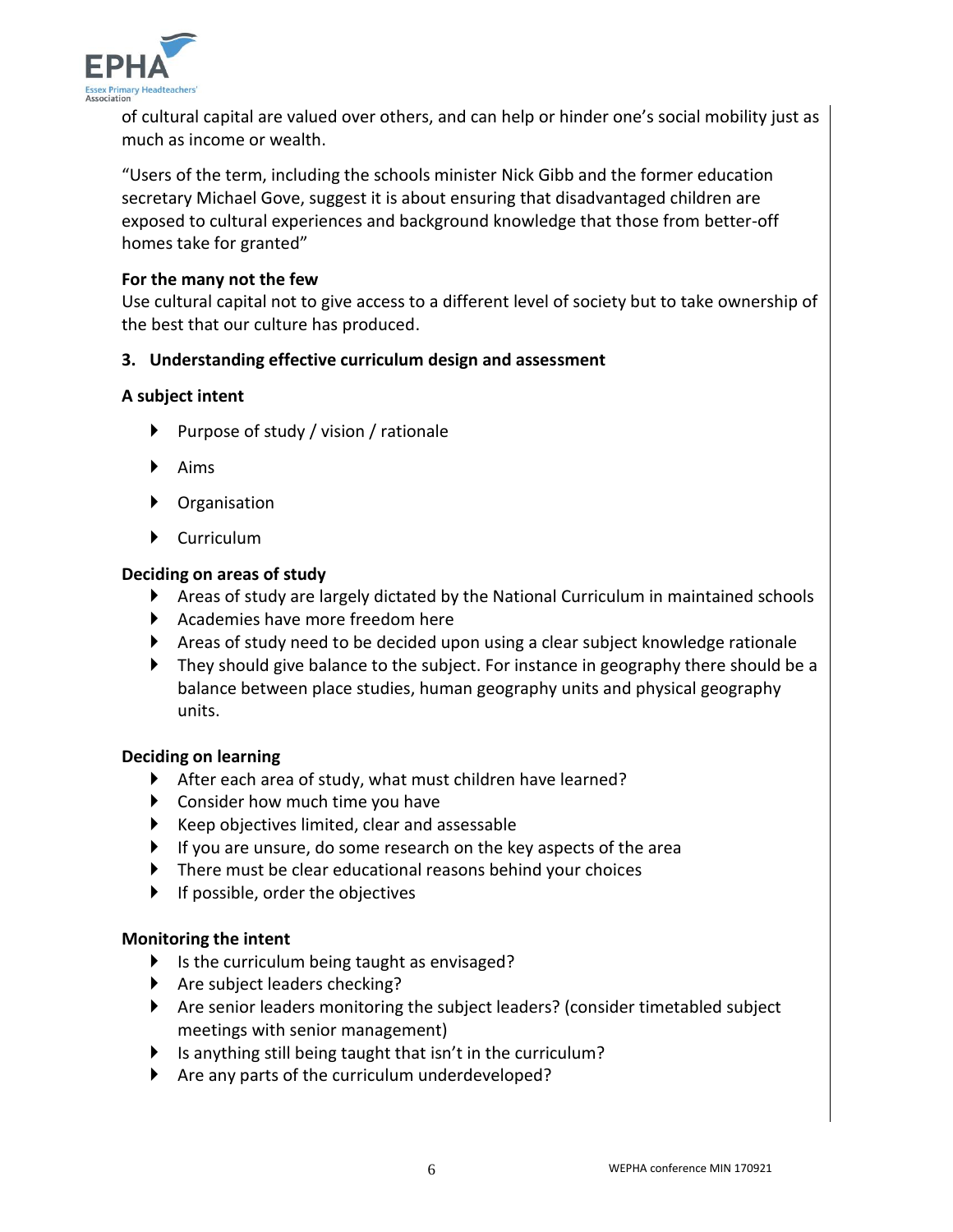

#### **Assessment**

- **Retrieval assessment**  Assessment based on retrieval and demonstration of knowledge e.g. much of geography
- **Ongoing assessment**  Ongoing assessment usually against skills which cannot easily be assessed at the end of a unit/topic e.g. much of PE
- **Outcome assessment**  Assessment against a final product, performance, presentation. Piece e.g. dance

#### **Strategies for assessing mastery**

- Observing pupils working
- Questioning and dialogue
- $\blacktriangleright$  Representing in different ways
- ▶ Quizzing/ testing
- All class response
- ▶ Assessment tasks

#### **4. Developing effective subject leadership**

- ▶ A secondary model
- Strong knowledge of the subject Content knowledge and pedagogical content knowledge
- Ownership of the intent
- $\blacktriangleright$  A full awareness of the subject in the school
- Driving development
- ▶ Measuring impact
- ▶ The SLT monitoring subject leadership

What a subject leader needs to know **Laying the foundations**

- The subject leader role
- Considering vision
- Developing aims
- Taking stock through auditing
- **Making a Plan**
	- Maintenance and development
	- Understanding the school development plan
	- Choosing focuses
	- Prioritising actions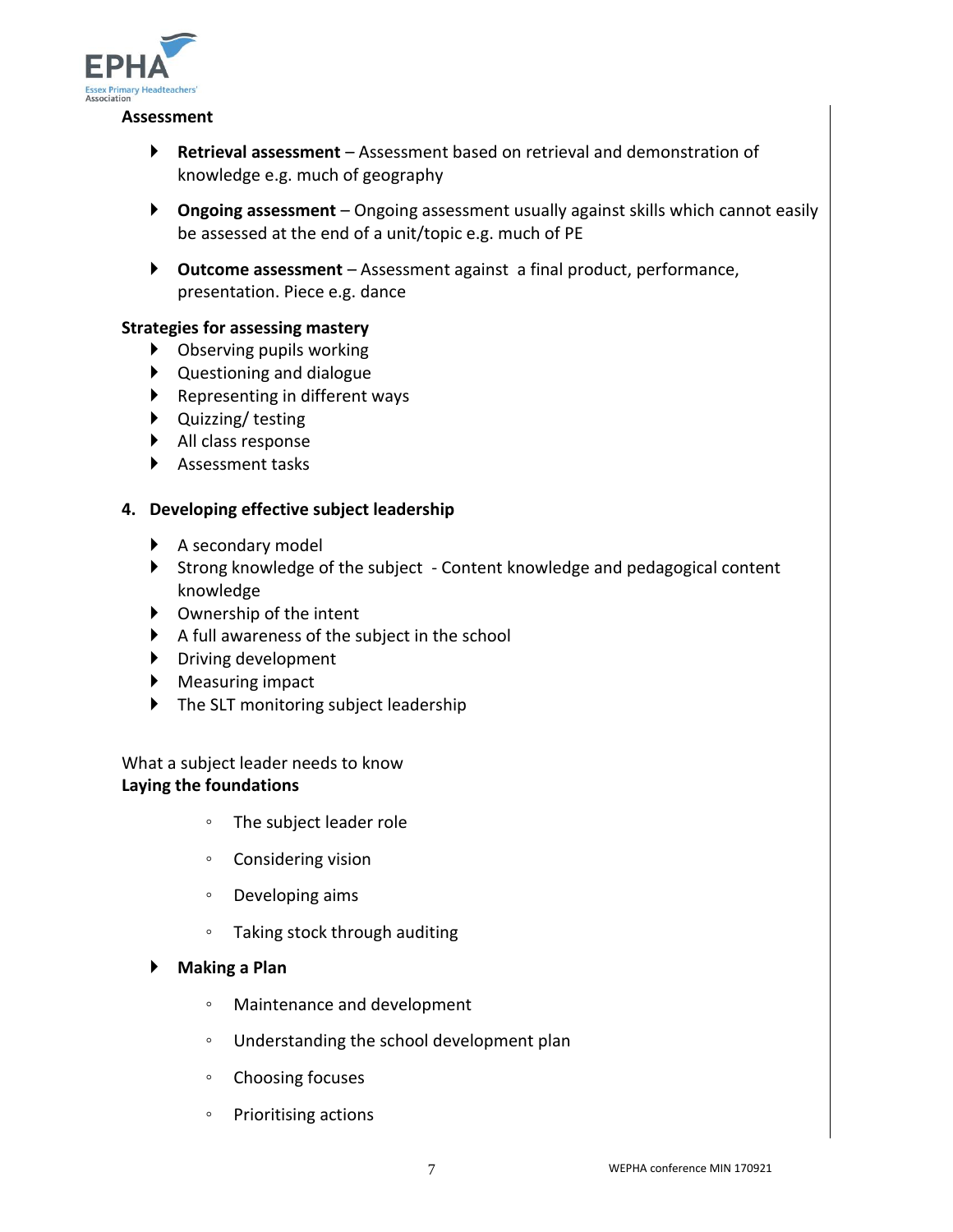

◦ Action Planning

#### **Making things happen**

- The three types of subject knowledge
- Pedagogical content knowledge in your subject making your subject unique
- Bringing the subject alive
- How to implement change

#### **Supporting and extending**

- Inspiring colleagues
- Supporting, coaching and mentoring
- Dealing with tricky situations
- Beyond the curriculum finding extra-curricular opportunities

#### **Checking progress**

- Monitoring the teaching of your subject (maintenance and development)
- Triangulation
- Assessment

#### **Evaluating impact**

- Measuring, recording and reporting impact
- The role of your subject in the big picture
- Working with governors
- Thinking ahead

#### **5. Understanding and using memory theory**

- $\blacktriangleright$  The retrieval effect the more you search for a memory, the easier it becomes to find it
- $\triangleright$  So, the less you access a piece of information the harder it becomes to find it
- **Therefore we need to allow time for practice and application**
- And we need them to 'tussle' with the remembering to make the memory stronger
- We need to avoid re-teaching too quickly, letting the 'tussle' happen first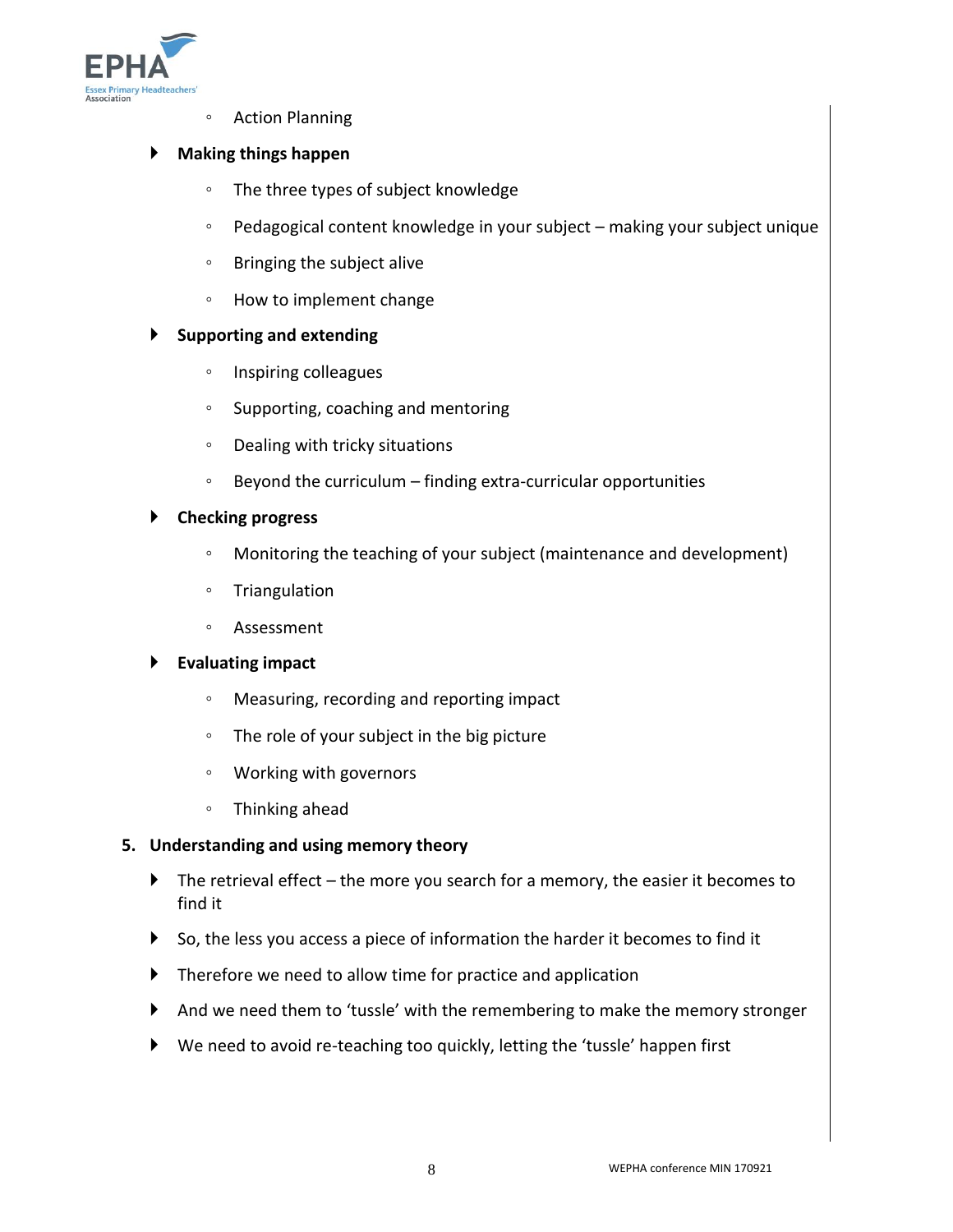

#### **6. Using Rosenshine's principles**

Begin a lesson with a short review of previous learning. Present new material in small steps with student practice after each step. Limit the amount of material students receive at one time. Give clear and detailed instructions and explanations. Ask a large number of questions to check for understanding. Provide a high level of active practice for all students. Guide students as they begin to practice. Think aloud and model steps. Provide models of worked-out problems. Ask students to explain what they had learned. Check the responses of all students. Provide systematic feedback and corrections. Use more time to provide explanations. Provide many examples. Re-teach material when necessary. Prepare students for independent practice. Monitor students when they begin independent practice

#### **7. Tackling Covid recovery**

The situation is different in every school Affected children and affected year groups vary We need to protect mastery by making use of key objectives Make use of school-led tutoring of 'disadvantaged' pupils [\(www.gov.uk/government/publications/school-led-tutoring-grant\)](http://www.gov.uk/government/publications/school-led-tutoring-grant) Online training available for this from November at https://nationaltutoring.org.uk/

#### **8. Understanding adaption**

Ofsted research

Pupils are likely to make progress at different rates. As a consequence, they may require different levels and types of support from teachers to succeed (Hattie, 2009; Kriegbaum et al., 2018)

In-class differentiation, through providing differentiated teaching, activities or resources, has generally not been shown to have much impact on pupils' attainment. In Scheerens and Bosker's (1997) meta-analysis of school effectiveness research, for example, this factor showed no or a very weak relationship with pupils' outcomes. Hattie (2009) likewise found the effect of differentiation to be among the weakest in his influential work on 'Visible Learning'.

#### Adapting, not differentiating

On the other hand, adapting teaching in a responsive way, for example by providing focused support to pupils who are not making progress, is likely to improve outcomes (Deunk et al.,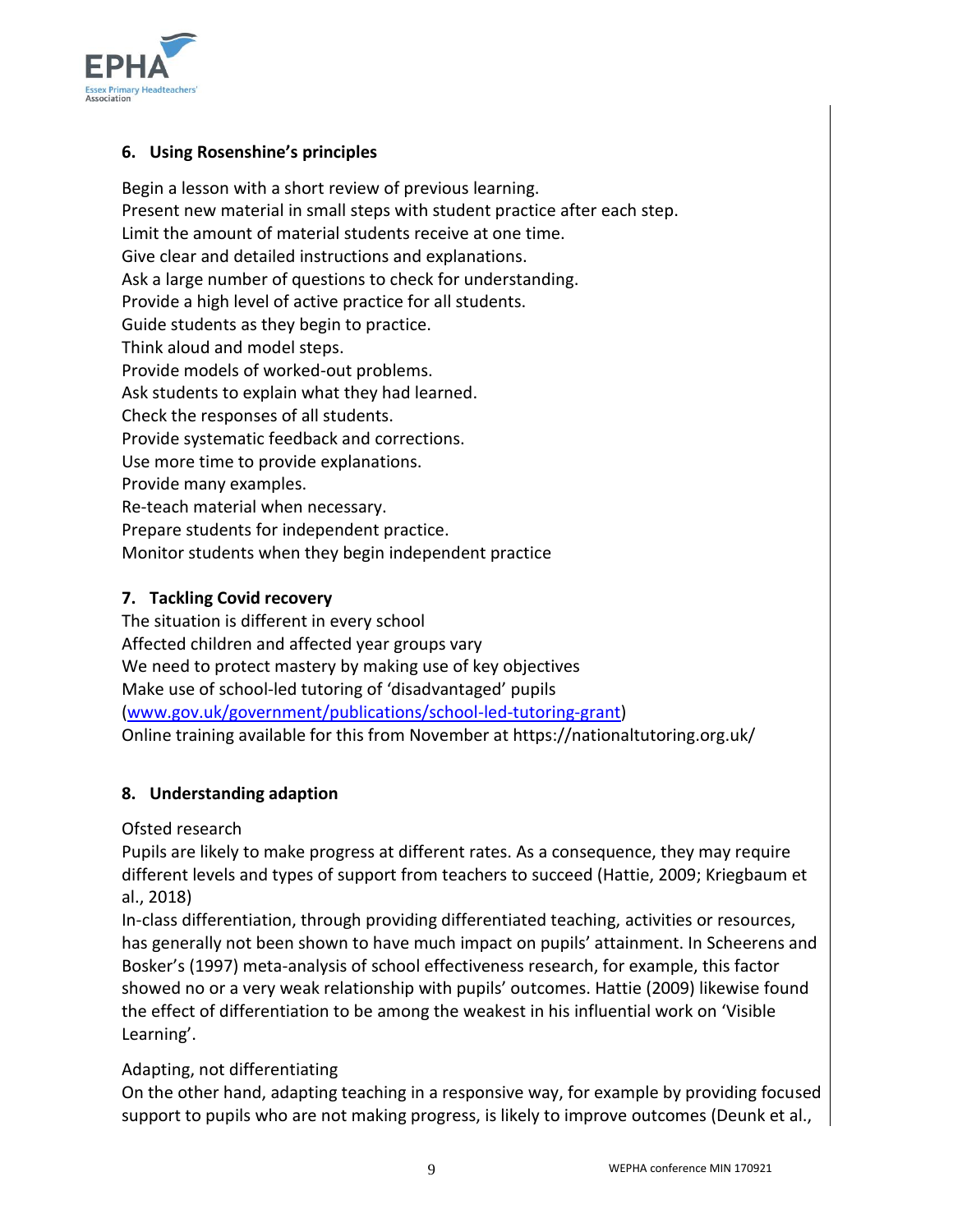

2018; Education Endowment Foundation, 2018e)

However, this type of adaptive teaching should be clearly distinguished from forms of differentiation that cause teachers to artificially create distinct tasks for different groups of pupils or to set lower expectations for particular pupils.

You can change two things

The programme – what is taught (the classroom curriculum), goals, specific learning outcomes etc.

The supports – what is provided to assist the child to access and achieve educational outcomes, including materials, people, specific teaching strategies, changes in the classroom and environment etc.

Giangreco, Cloninger, and Iverson (2011)

#### 9. **Developing early reading**

https://www.gov.uk/government/publications/the-reading-framework-teaching-thefoundations-of-literacy

- Making your phonics robust
- Telling stories, class novels, reading children poetry across the school
- Early vocabulary acquisition e.g. Nuffield Early Language Intervention
- Handwriting linking to early phonics (no continuous cursive)
- Decodable books
- Use of group reading for early readers
- An emphasis on consistency and routines
- Book banding to gradually build challenge and to ensure pupils and books 'match'
- Targeted support for lower attainers
	- $\blacktriangleright$  DfE has launched a new process to validate complete systematic synthetic phonics teaching programmes. This process is for both previously assessed programmes and new applicants.
	- Programmes that feature on the current list will need to apply by 28 February 2022. If they do not apply, they will no longer feature on the list.

Validated so far

- Bug Club Phonics
- Essential Letters and Sounds
- Letterland
- Little Wandle Letters and Sounds Revised
- No Nonsense Phonics
- Phonics International
- Read Write Inc.
- Reading Planet Rocket Phonics
- Success for All Phonics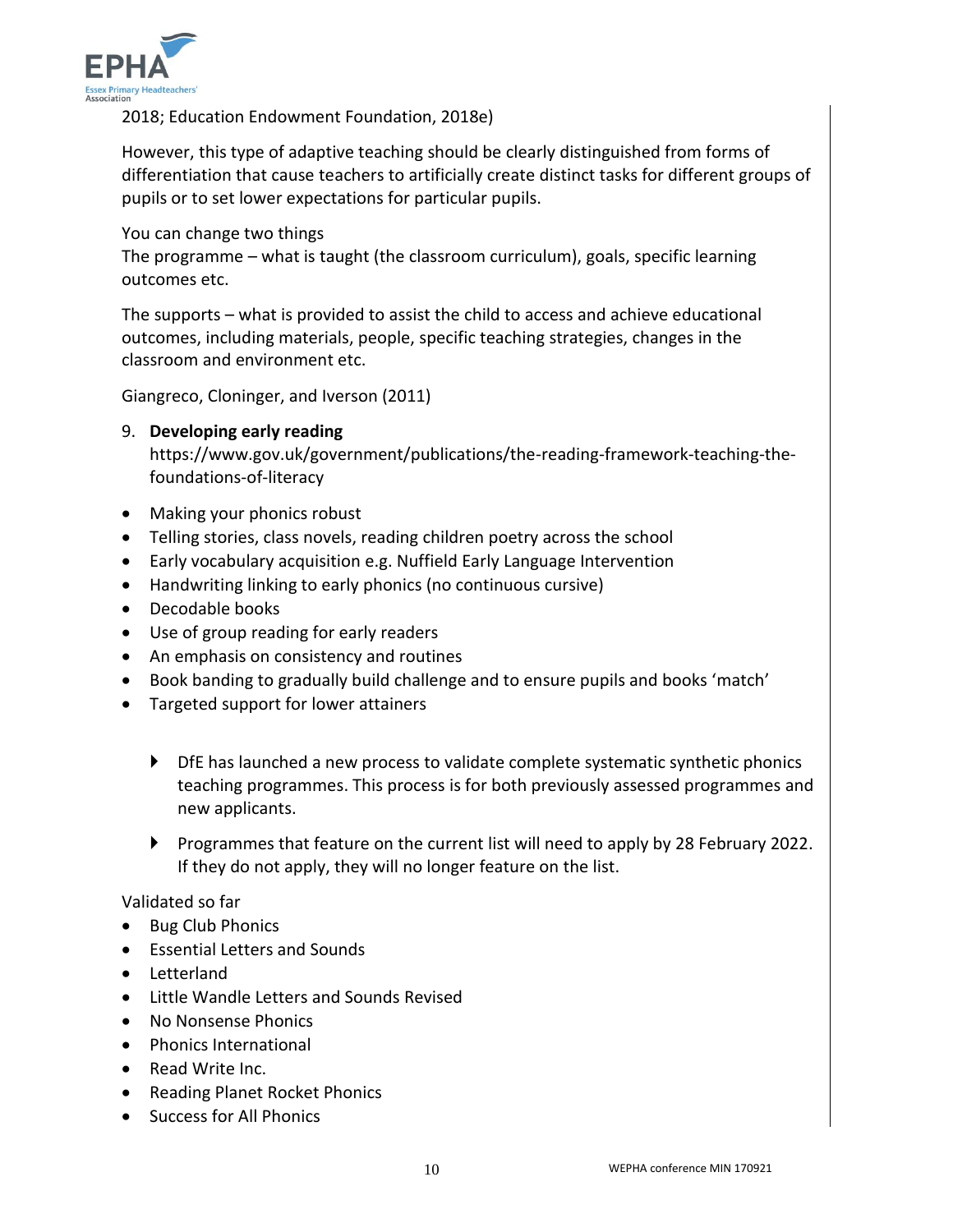

#### Ofsted, and Letters and Sounds

[https://educationhub.blog.gov.uk/2021/05/17/the-removal-of-letters-and-sounds-2007](https://educationhub.blog.gov.uk/2021/05/17/the-removal-of-letters-and-sounds-2007-from-the-departments-list-of-validated-phonics-programmes-teachers-questions-answered/) [from-the-departments-list-of-validated-phonics-programmes-teachers-questions](https://educationhub.blog.gov.uk/2021/05/17/the-removal-of-letters-and-sounds-2007-from-the-departments-list-of-validated-phonics-programmes-teachers-questions-answered/)[answered/](https://educationhub.blog.gov.uk/2021/05/17/the-removal-of-letters-and-sounds-2007-from-the-departments-list-of-validated-phonics-programmes-teachers-questions-answered/)

"No. You don't have to stop using Letters and Sounds 2007 now, or at all. Ofsted do not have a preferred programme or approach. What's important is that schools take an approach that is rigorous, systematic, used with fidelity, and achieves strong results for all pupils, including the most disadvantaged."

#### **10. Developing self-regulation in learners**

 "Self-regulation is about the extent to which learners are aware of their strengths and weaknesses and the strategies they use to learn. It describes how they can motivate themselves to engage in learning and develop strategies to enhance their learning and to improve."

#### Components

Cognition is the mental process involved in knowing, understanding, and learning Metacognition is about the ways learners monitor and purposefully direct their learning Motivation is our willingness to engage our metacognitive and cognitive skills and apply them to learning

#### **7 key strategies**

- Build self-regulation of behaviour
- Build the skills of focusing and attending
- Develop metacognition
- Model metacognition and cognition e.g in modelling a maths problem or reading a poem
- Build opportunities for independence
- Support independence (with goals, strategies and structures)
- Develop accuracy of judgements e.g. success criteria

The full presentation can be found on the EPHA website at <https://essexprimaryheads.co.uk/meetings/termly-area/west/>

Jonathan Bond's contact details are [jonathan.bond@yahoo.co.uk](mailto:jonathan.bond@yahoo.co.uk) 07970 075109

#### **3. EPHA UPDATE**

#### **a) Dates for the diary**

The EPHA Professional Officer noted a number of forthcoming dates, including:

**EPHA Annual General Meeting** – Thursday 30<sup>th</sup> September – The Lion Inn, Boreham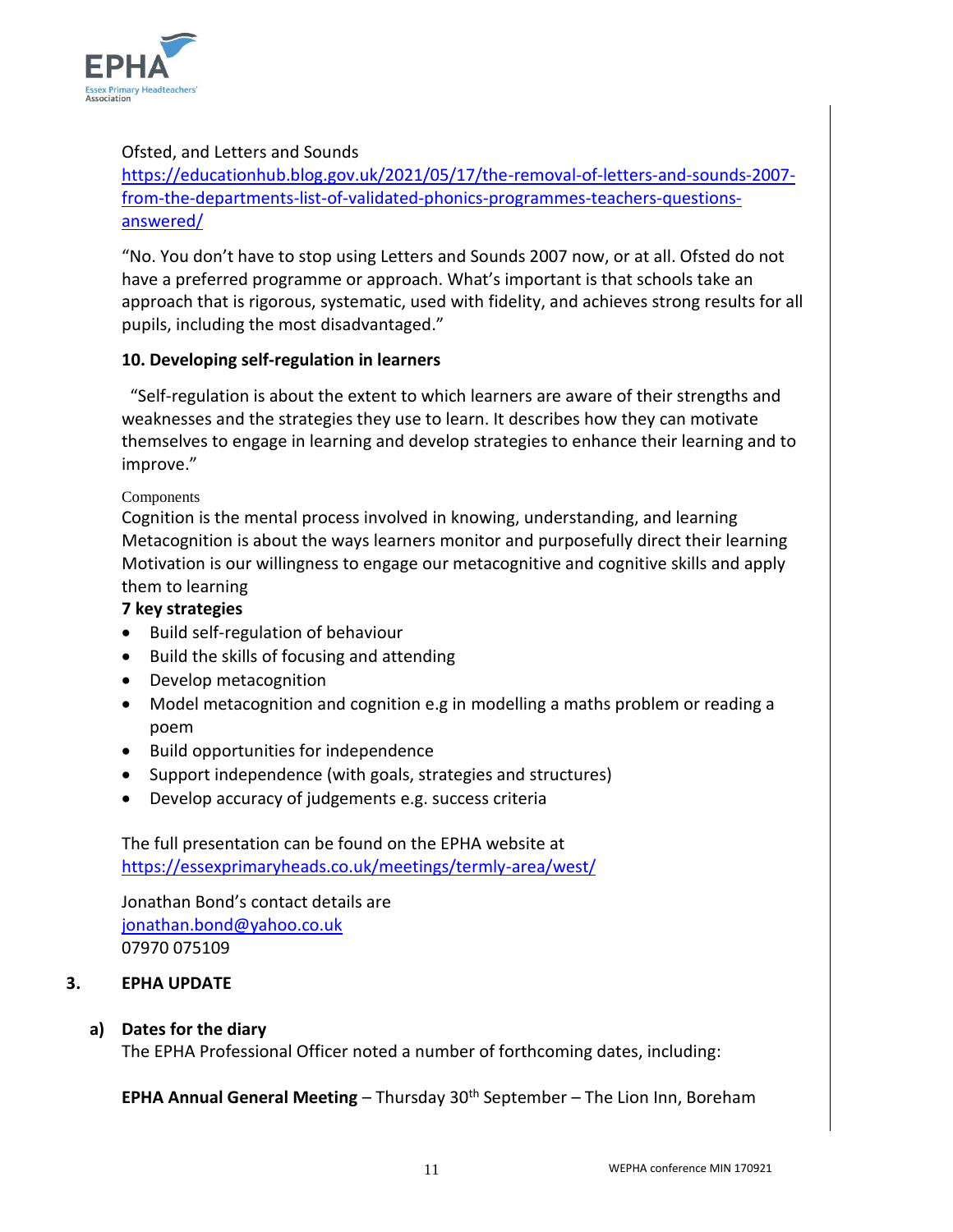

**WEST meetings with the Local Authority officers 2021/22** *(please note the varied venues)* Wednesday 17 November 2021 – online Wednesday 9 March 2022 – Manor Suite, Manor of Groves Wednesday 22 June 2022 – Manor Suite, Manor of Groves

#### **WEPHA Conferences, Collonade Suite, Manor of Groves**

Friday 28 January 2022 – Robin Launder Friday 20 May 2022

#### **Headteachers' Annual Conference 2022**

Friday 18 March 2022 Stock Brook Country Club, Nr Billericay

#### **Deputy Headteachers' Annual Conferences**

Friday 8 October 2021 Colchester Stadium – this is full! Friday 7 October 2022 Colchester Stadium

- **b)** Pam noted that her attention had been drawn to a document sent out by a local School Effectiveness Partner, which listed the statutory website and policy requirements. However, as a composite document this inferred that all statutory policies must be published on the school website, which is not the case. She suggested that schools might want to use the EPHA policy and website checklists, which are in line with current guidance.
- **c)** The group discussed the problems that have been caused by the transfer of the payroll contract from ECC to Juniper in April 2021. The handover has caused huge problems for schools and there continue to be mistakes and delays, as well as extremaly poor training and communication. The Professional Officer explained that Gavin Freed, the CEO of Juniper, will attend the EPHA Executive meeting on 30<sup>th</sup> September, and later in the day representatives from ECC People Operations Team will also meet with the Executive. This team managed the original procurement bid for the contract, and there are real concerns about how well the contract was managed. Headteachers were asked to send their experiences and concerns to the Professional Officer in advance of that meeting.

#### **4. DATES AND TIMES OF FUTURE MEETINGS 2021/22**

**WEST meetings with the Local Authority officers 2021/22**  Wednesday 17 November 2021 – online Wednesday 9 March 2022 – Manor of Groves Wednesday 22 June 2022 – Manor of Groves

#### **WEPHA Conferences, Manor of Groves**

Friday 28 January 2022 Friday 20 May 2022

#### **Headteachers' Annual Conference 2022** Friday 18 March 2022 Stock Brook Country Club, Nr Billericay